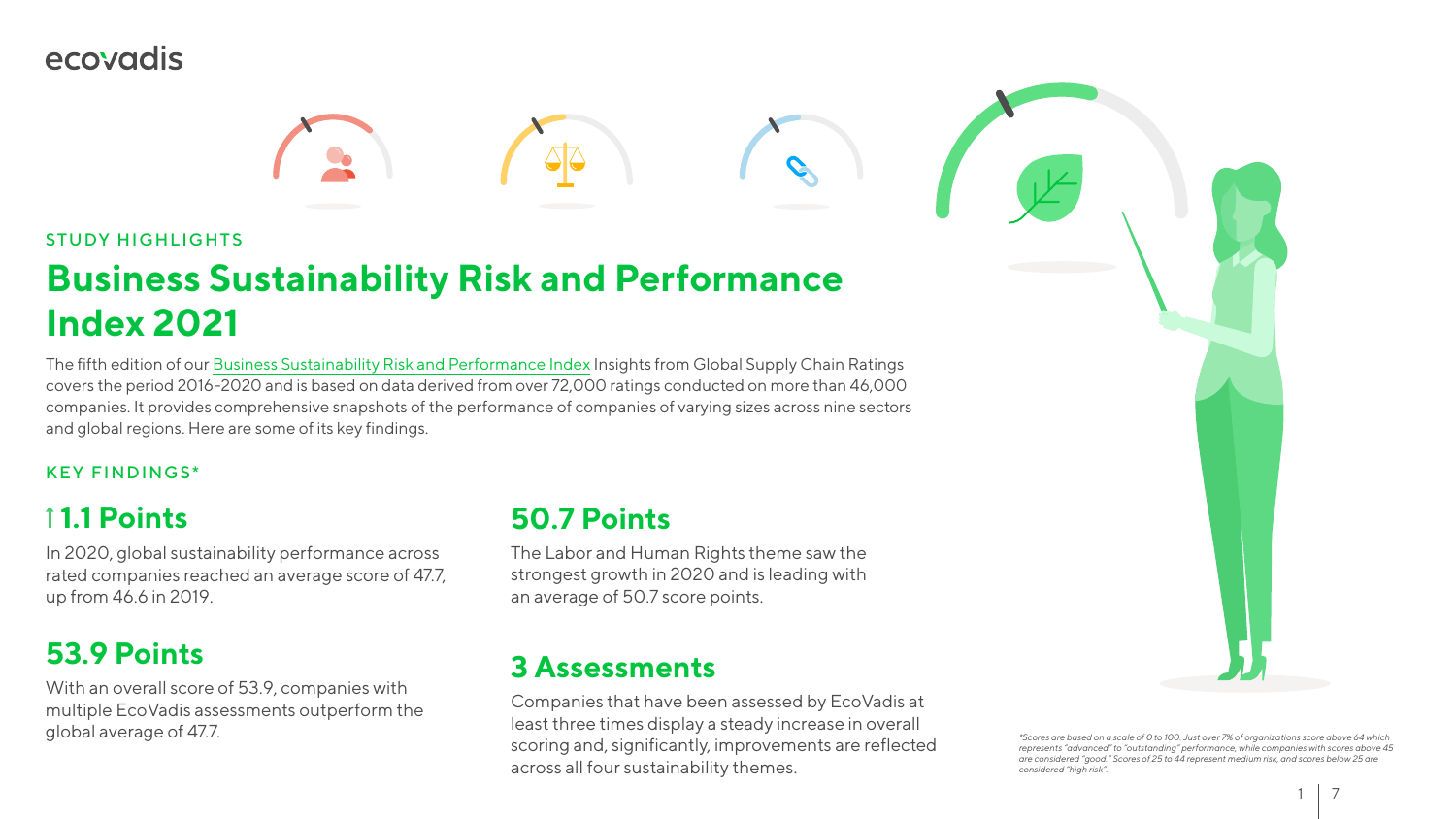## ecovadis

# **Performance Comparison by Sustainability Theme**

The Index includes an analysis of sustainability performance across EcoVadis' four assessment themes: Environment, Labor and Human Rights, Ethics and Sustainable Procurement. Combined, companies' sustainability management across the Labor and Human Rights, Environment, and Ethics themes is responsible for the strong global performance improvement manifest in the 2020 data.

# **Environment 0.5** Points

The average score for the Ethics theme has increased slowly but steadily during the five years since the first Index was published in 2016.

# **Labor and Human Rights 50**<br>Points

# **Ethics 0.3Points**

**Sustainable Procurement**  Scoring in Sustainable Procurement fell by 0.4 points on the 2019 average to 37.6 in 2020. It is the only theme that saw its average score decrease in 2020.

The scoring gap between Sustainable Procurement and Ethics, the next lowest-performing theme.

# **0.4 Points**

**6.7Points**

With an average score of 48.2, sustainability performance in the Environment theme continued the steady upward trajectory observable over the past several years; however, it continues to trail Labor & Human rights as the best performing theme.

Scoring average in the Labor & Human Rights theme exceeded 50 for the first time ever in 2020. The same theme has also seen the greatest score increase in recent years, up from 45.6 in 2016.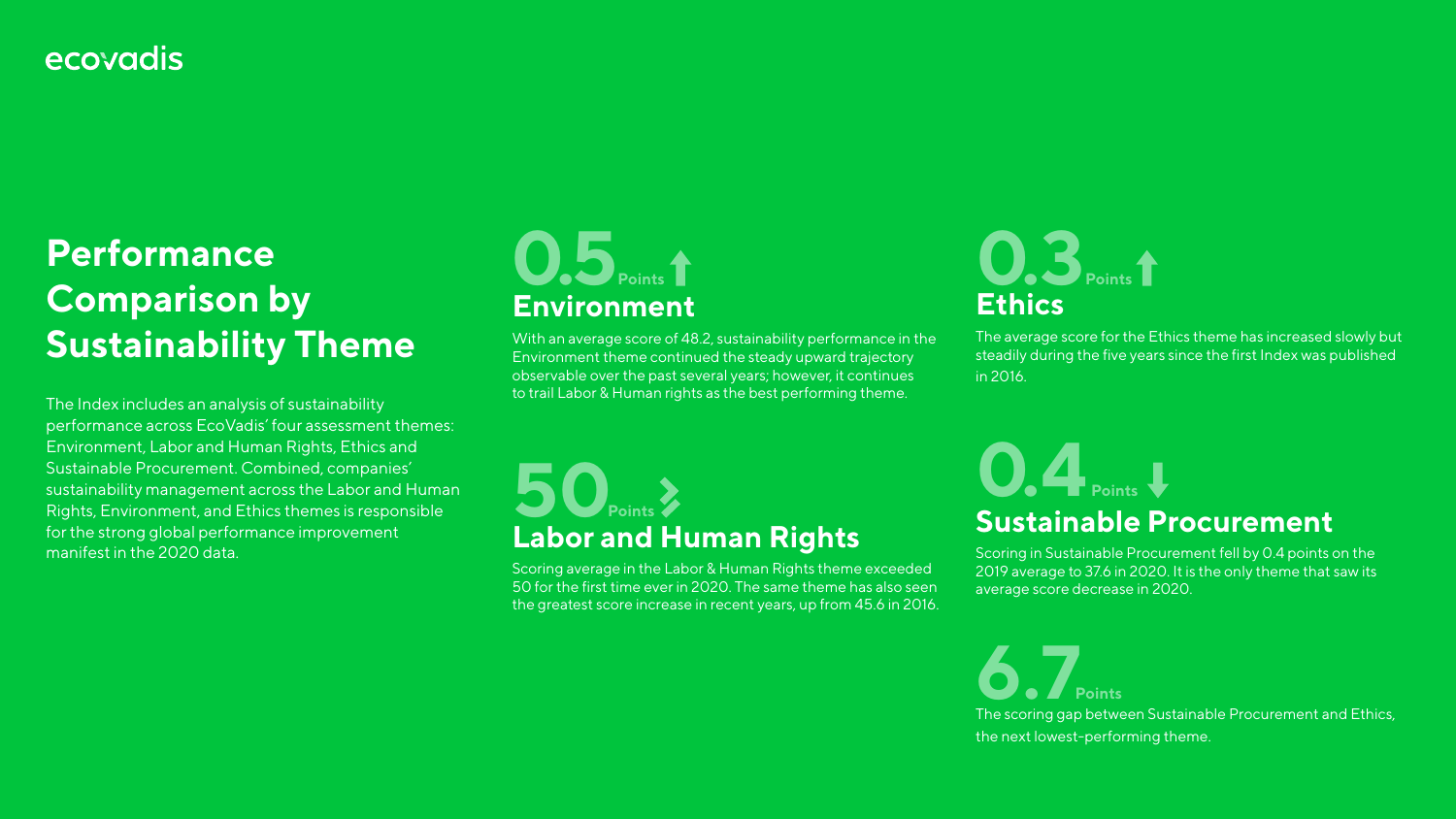## ecovadis

# **Sustainability Performance Across Regions**

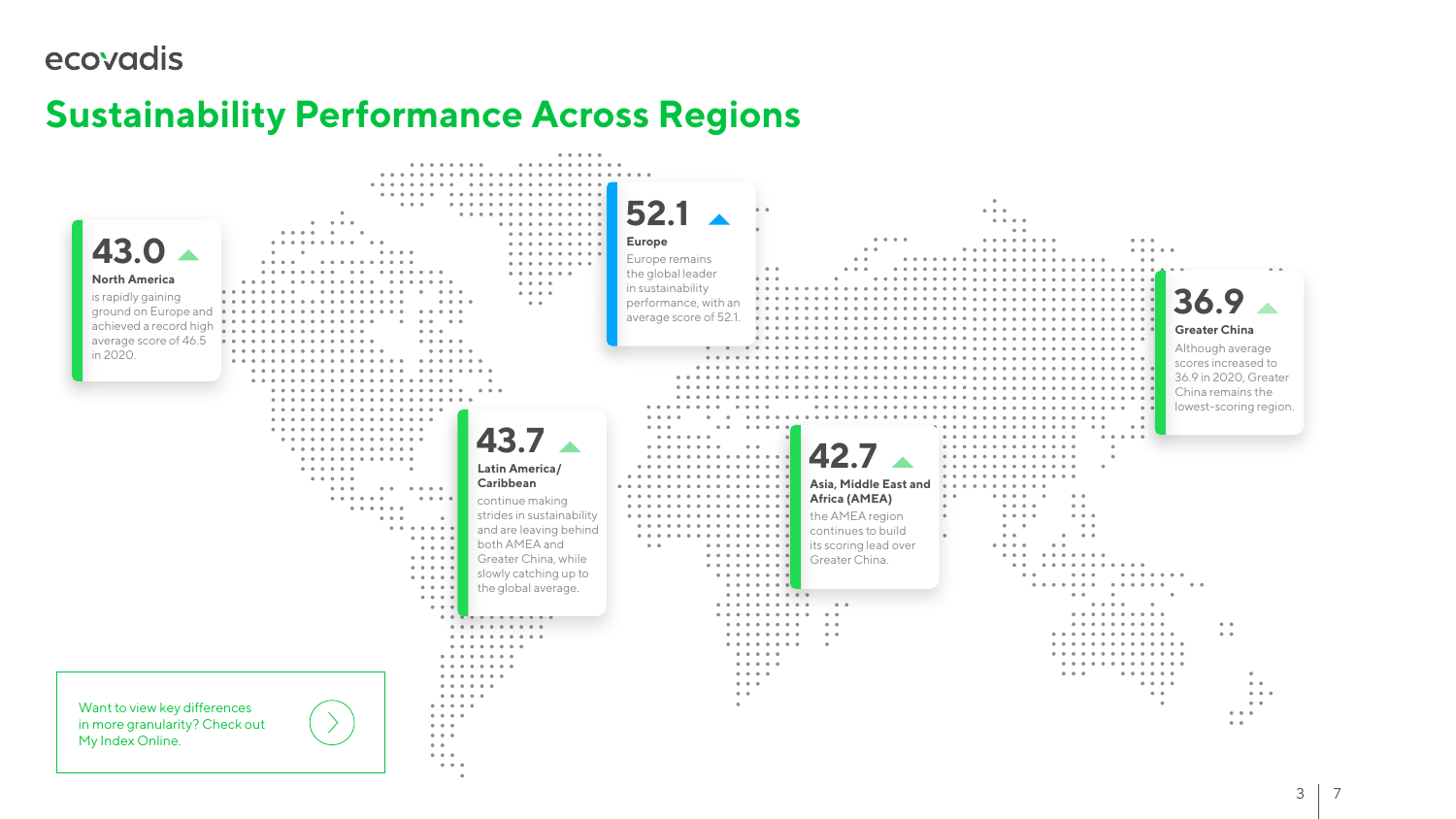# ecovadis **Sector Snapshots**

Despite shared improvement trends, sustainability performance still varies significantly across industries. Each sector also has its strengths and weaknesses – the profiles below highlight where they excel and the areas in which they can improve.

> 11111111 **THEFT OF TELEVISION**

<u>HINKININ</u> TI I I I I I I I I



#### **Light Manufacturing**

Improved significantly in the Environment and Labor and Human Rights themes in 2020, with scores rising to an average of 48.9 and 50.1, respectively.

Particular focus is needed on the Ethics and Sustainable Procurement themes as the COVID-19 pandemic has fueled adverse labor and human rights practices in the sector.



Steady overall score increases in recent years have made the sector one of the top performers on the EcoVadis rating scale.

#### **Heavy Manufacturing**

Performed strongest in the Environment and Labor and Human Rights themes (51.7 and 50.9 points, respectively) – driven by a commitment to safety, minimizing spills and pollution, and the use of innovative technology

Fell short of the cross-industry average of 44.3 in the Ethics theme, registering a score of 43.5. Improvements in ethics management systems are needed.





#### **Food and Beverage**

Scoring in the Sustainable Procurement theme continues to lag behind its performance in other areas.



#### **Advanced Manufacturing**

Emphasis on Labor and Human Rights management has translated to significant performance improvements and a new high score of 49.9 in 2020.

Increased transparency around sustainable procurement practices is needed to develop innovative solutions (e.g. carbon-neutral manufacturing processes) for sector-wide sustainability.

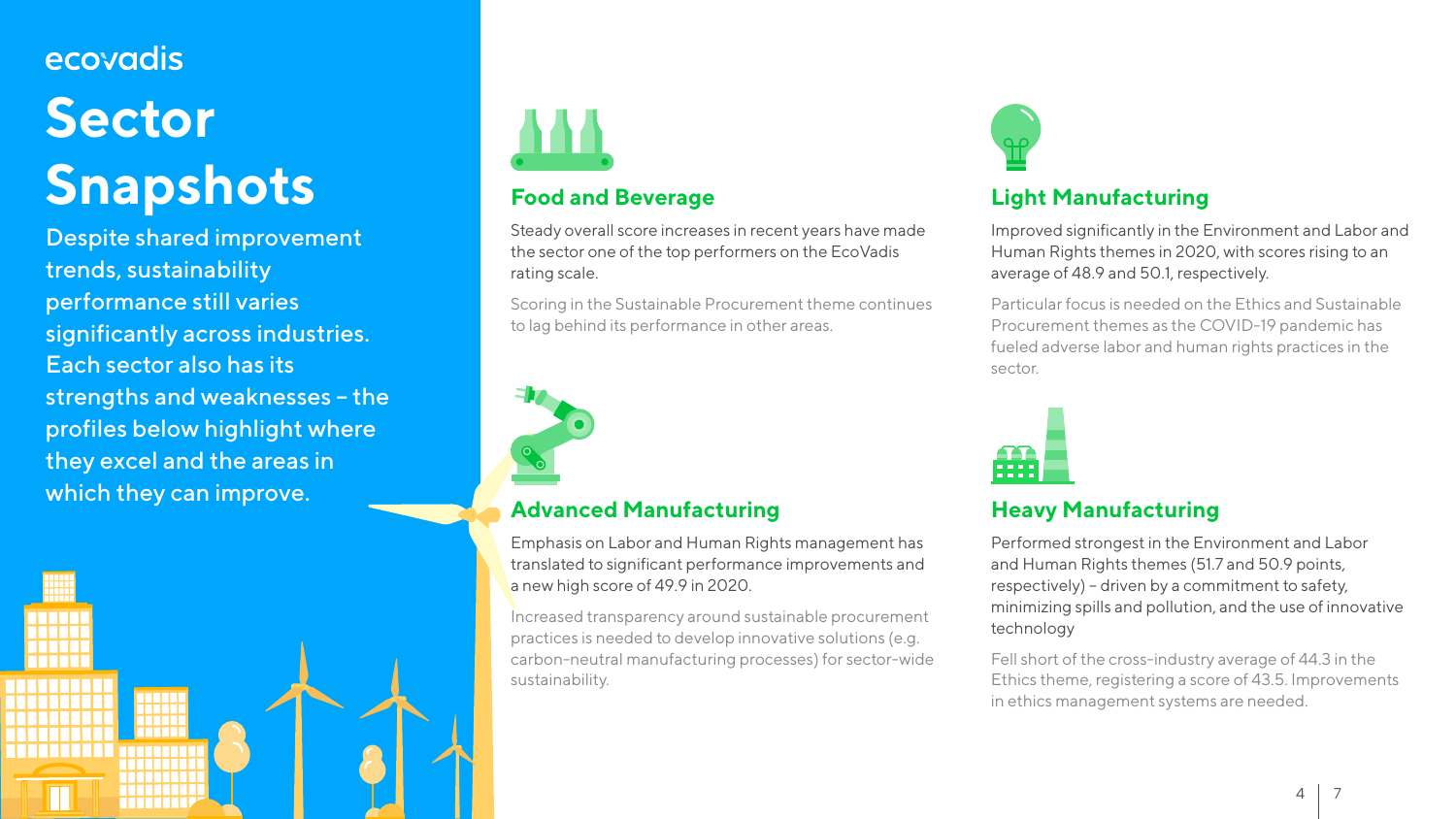# ecovadis



#### **Construction**

Achieved the second-highest overall score in 2020 at 49.4 – second only to Finance, Legal, and Professionals at 51.0.

Supply chain management continues to pose sustainability challenges for the sector, resulting in a weak Sustainable Procurement score of 38.0.



#### **Wholesale, Services and Professionals**

Outperformed the global average in the Ethics theme in 2020, registering a score of 45.3.

Fell short of the cross-industry average in Sustainable Procurement with a score of 36.4 – a 0.3 decrease from 2019.

#### **Transport**

Strong performance in Labor and Human Rights ensured that the industry's overall average held steady at 44.9.

Scoring declined moderately across the Environment, Ethics and Sustainable Procurement themes, indicating that the sector may struggle to meet certain sustainable mobility targets.



#### **Information and Communication Technology**

# Outperformed all other industries in the Ethics theme



in 2020, registering an average score of 50.6

Significant drop in Sustainable Procurement scoring – from 39.8 in 2016 to 36.5 in 2020 – is a serious concern given the sector's use of conflict minerals.



 $\bullet\bullet\bullet$ 

#### **Finance, Legal and Consulting**

Solid Environment score of 48.1 driven by a proliferation in environmental services.

Though it exceeds the cross-sectoral average in the Ethics and Sustainable Procurement themes – with scores of 42.7 and 37.7, respectively – there is significant room for improvement.

[Read the full Index report for](https://ecovad.is/3unbFN7)  more insight into what these scores mean for each sector.